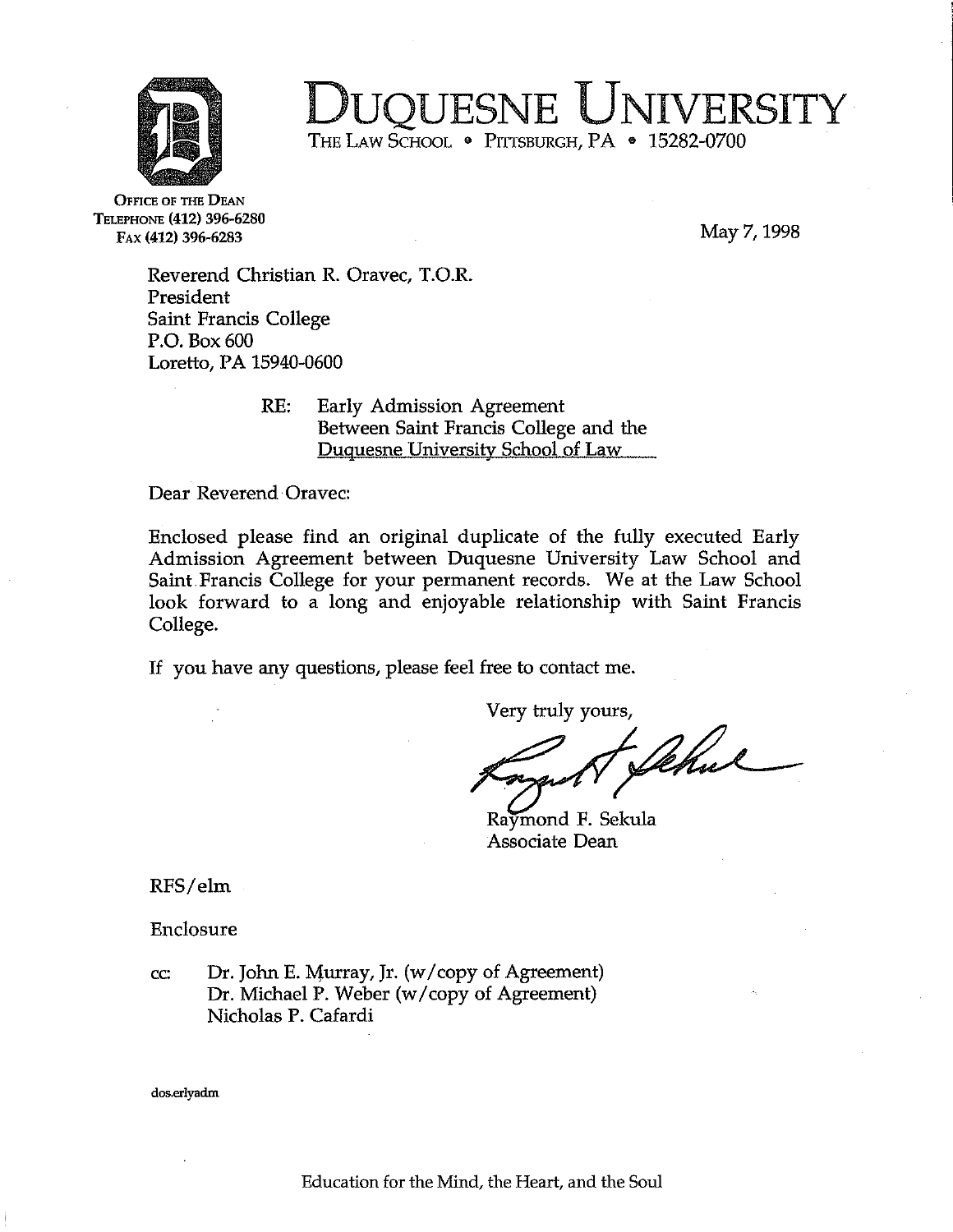## EARLY ADMISSION AGREEMENT BETWEEN DUQUESNE UNIVERSITY LAW SCHOOL AND SAINT FRANCIS COLLEGE

Duquesne University Law School and Saint Francis College agree to establish a 3-3 program, beginning with the 1997-98 academic year in which after three years work at Saint Francis College and subject to the conditions outlined below, a student will be eligible for admission to the Duquesne University Law School for completion of the J.D. degree after three years (Day Division) or four years (Evening Division) of work as defined by the Duquesne University Law School. Each student in this early admission program will be awarded a Bachelor's Degree by Saint Francis College after successful completion of the first year Day Division program or the first three semesters of the Evening Division program of Duquesne University School of Law.

1. Saint Francis College will encourage a pool of highly qualified students for the early admissions program beginning in the 1997-98 academic year. In the first two years of operation the program will be open to Saint Francis students generally including any transfer students who may be recruited to participate. In the third year of operation the early admission program will only be open to those applicants who enter as freshmen and complete all three years of their undergraduate work at Saint Francis College. Transfer students and those who do not matriculate into the program as incoming freshmen will not be eligible.

2. Duquesne University School of Law agrees to accept all candidates from Saint Francis College each year who meet the following eligibility requirements:

- a. A. cumulative grade point average of approximately 3.5 for three years at Saint Francis College (96 credit hours);
- b. Completion of all undergraduate curricular major field and liberal studies requirements at Saint Francis College;
- c. A minimum LSAT score in the 60th percentile on the present LSAT. It is assumed that the student will take the LSAT in the Winter of his/her third year at Saint Francis College, however, by request a student may defer taking the LSAT until the Spring of his/her third year;